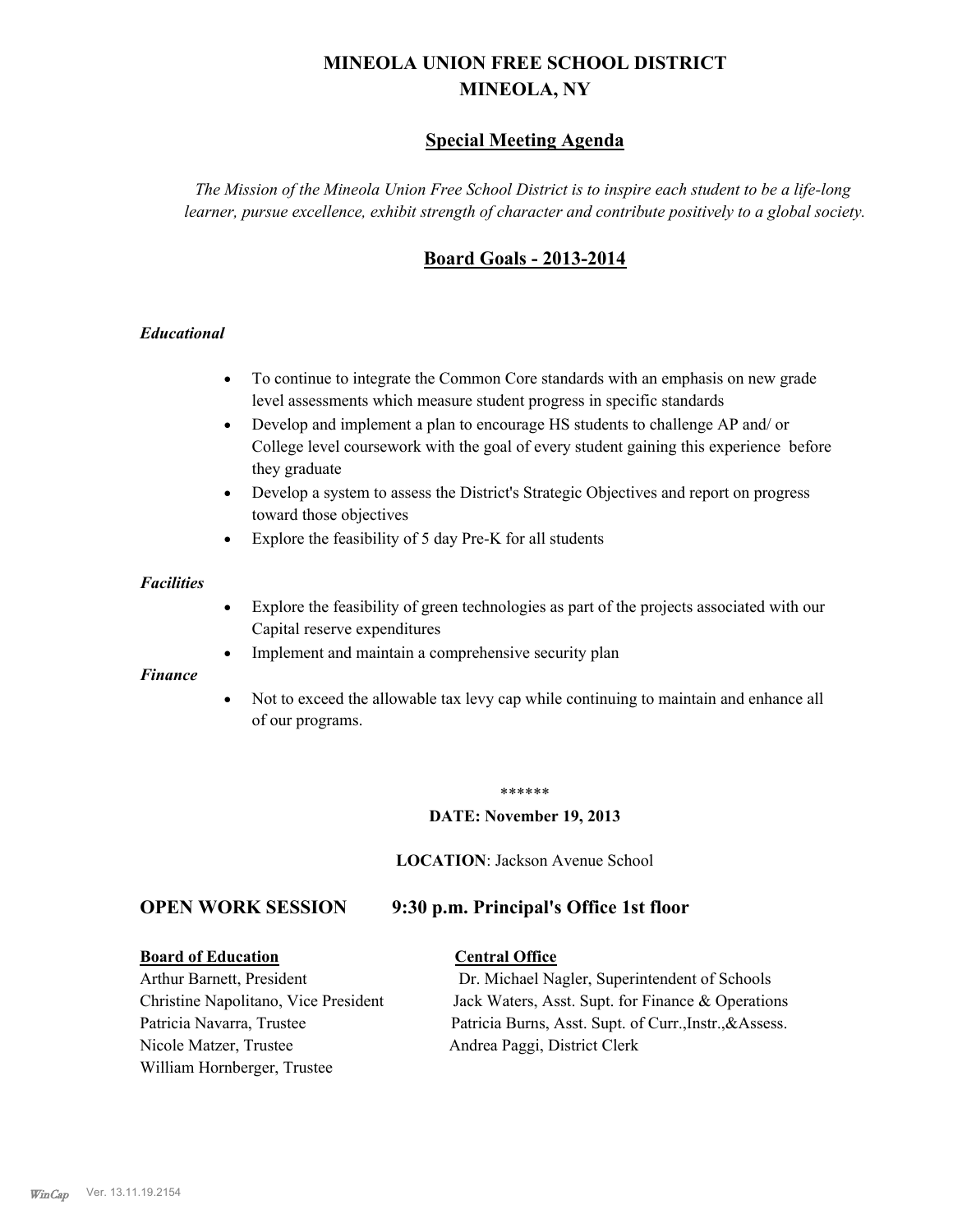## **A. Call to Order**

## **B. New Business**

## **Acceptance of Special District Meeting Results**

**RESOLUTION # 28 - BE IT RESOLVED** that the Mineola Board of Education accepts the results of the November 19, 2013 Capital Reserve Vote as follows:

## **Proposition #1**

Jackson Avenue:

| Machine: Yes:  |      | No: |
|----------------|------|-----|
| Absentee: Yes: |      | No: |
| Total:         | Yes: | No: |

Meadow Drive:

| Machine: Yes:  |      | No: |
|----------------|------|-----|
| Absentee: Yes: |      | No: |
| Total:         | Yes: | No: |

# **Proposition 1: Passed: \_\_\_\_\_\_\_\_\_\_**

### **Proposition #2**

Jackson Avenue:

| Machine: Yes:  |      | No: |
|----------------|------|-----|
| Absentee: Yes: |      | No: |
| Total:         | Yes: | No: |

#### Meadow Drive:

| Machine: Yes:  |      | No: |
|----------------|------|-----|
| Absentee: Yes: |      | No: |
| Total:         | Yes: | No: |

**Proposition 2: Passed: \_\_\_\_\_\_\_\_\_\_**